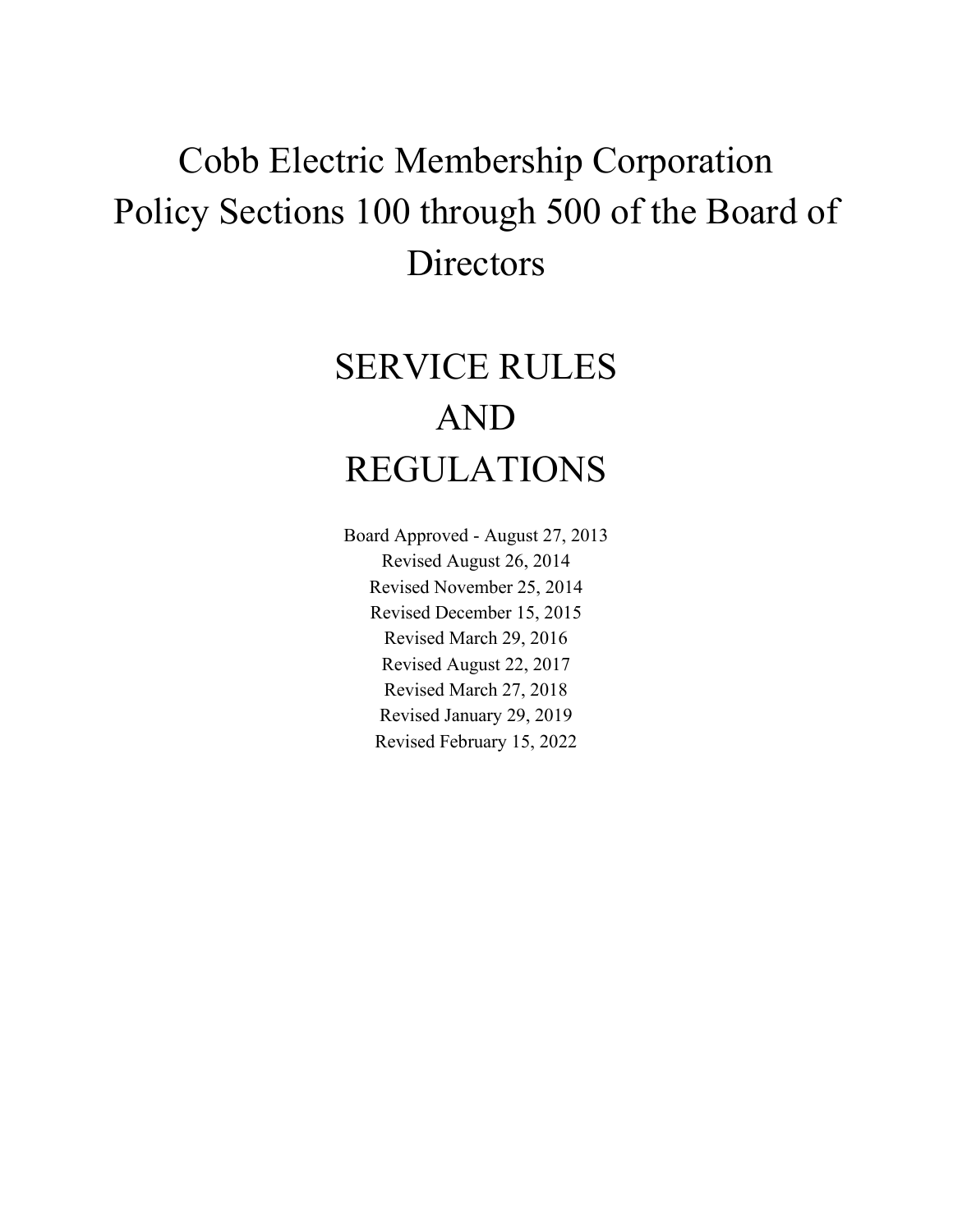# **INDEX**

# **100 Electric Service Availability**

- 101 Application for Membership
- 102 Service Establishment Fee
- 103 Temporary Service Fees
- 104 Service Security Deposits
- 105 Service Extension
- 106 Service Extension Ownership
- 107 Retirement of Idle Services
- 108 Standard Supply Voltages
- 109 Service Interruptions
- 110 Standby Power
- 111 Resale of Power
- 112 Office and Service Hours

# **200 Service Connections, Member Wiring and Member Equipment**

- 201 Service Connections
- 202 Indemnifications and General Wiring Requirements
- 203 Member Equipment
- 204 Power Factor Corrections
- 205 Multi-Phase Service

# **300 Metering, Billing, Disconnections**

- 301 Electric Meters
- 302 Meter Reading
- 303 Incorrect Reading of Meter
- 304 Failure of Meter to Register Correctly
- 305 Meter Tests
- 306 Separate Meter for Each Residential Service
- 307 Billing Period, Payment of Bills and Prepay
- 308 Disconnect for Delinquent Amounts
- 309 Other Reasons for Disconnection
- 310 Extension of Credit
- 311 Tampering With Meters and Other Property of the Cooperative and Power Diversion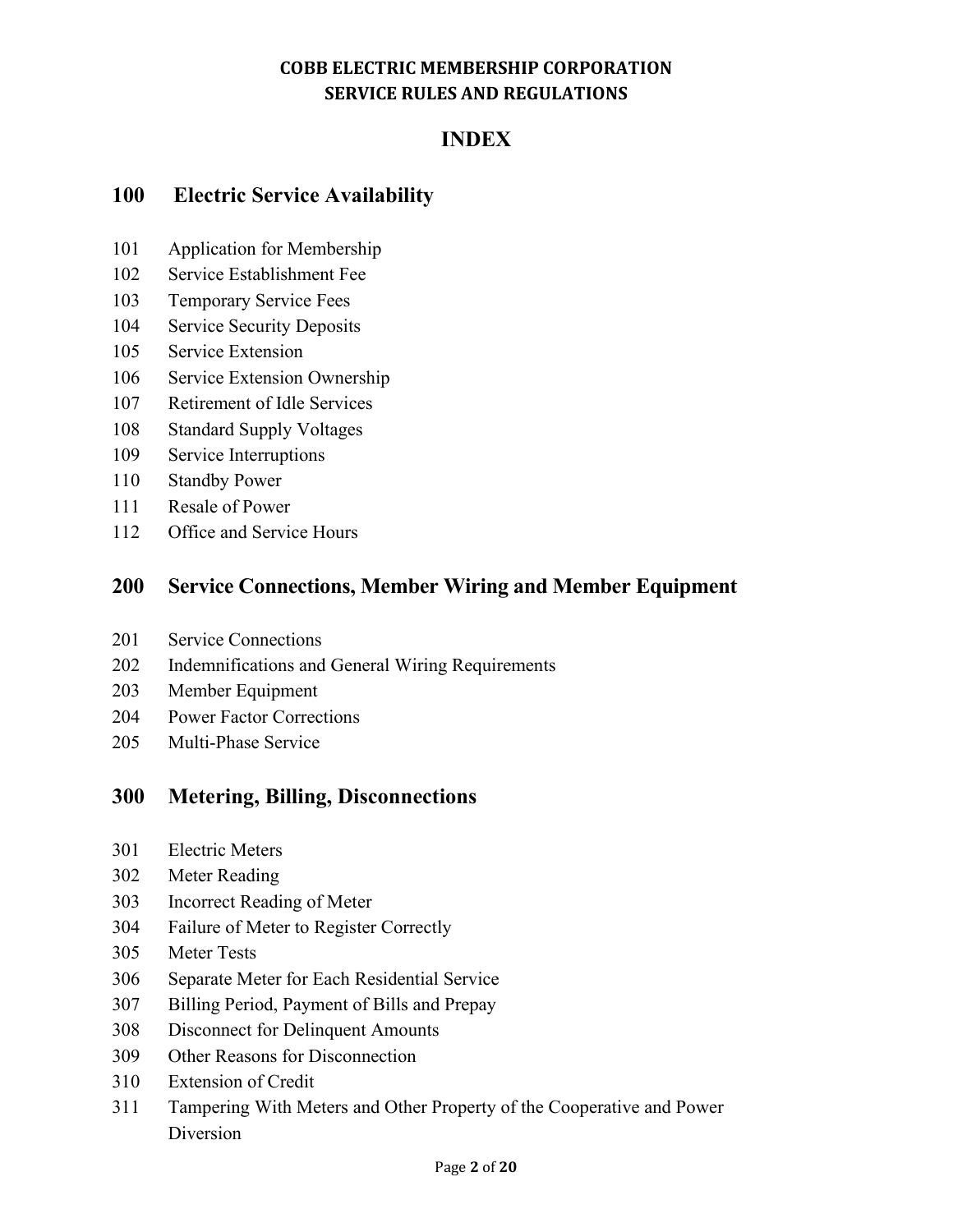# **400 Easements, Rights of Access and Cooperative Property**

- 401 Member to Grant Easements to Cooperative
- 402 Right of Access
- 403 Cooperative Property

# **500 Miscellaneous**

- 501 Scheduled Outages
- 502 Line and Facilities Relocation
- 503 No Prejudice of Rights
- 504 General Conditions for Member Withdrawal

Statement of Nondiscrimination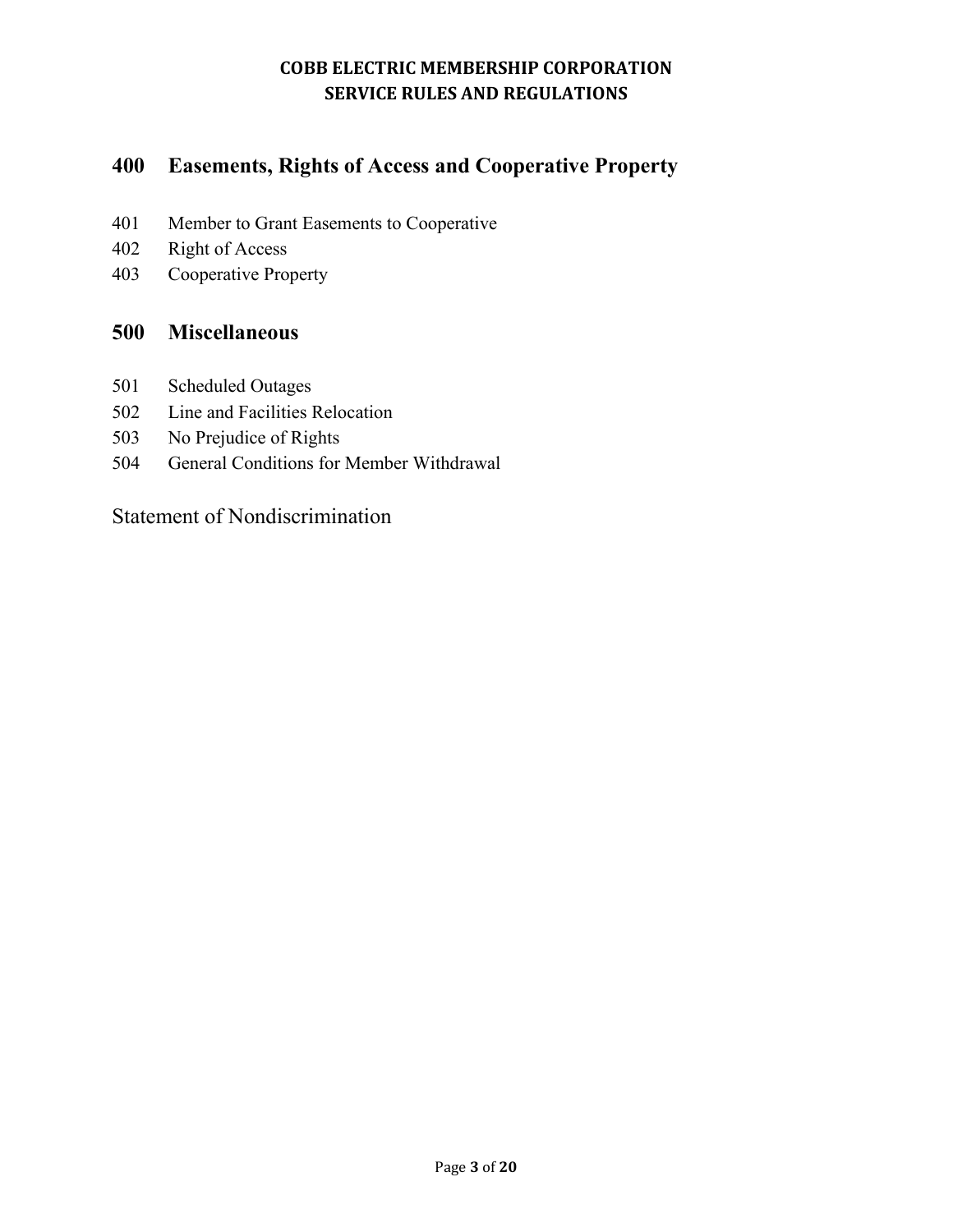# **APPLICATION OF SERVICE RULES AND REGULATIONS**

These Service Rules and Regulations apply to each and every member or applicant for membership. They are a part of every contract for service made by the cooperative, unless modified by special terms written therein, and govern all classes of service. Copies of Service Rules and Regulations, Rate Schedules and Bylaws are on file in the cooperative's offices and are open to inspection by members.

These Service Rules and Regulations are in accordance with the provisions of the Bylaws and may be revised, amended, supplemented, or otherwise changed from time to time by action by the Board of Directors. All such revisions, amendments, supplements, or changes shall be filed with the Public Service Commission of Georgia.

*Revised:* 12/22/81 5/82 Sections 400, 401, 402, 403, 404 8/24/82 Section 401 6/30/88 Sections 201 & 301 4/1/89 Sections 101, 102, 103, 112 12/89 Sections 401, 402, Add Section 605 9/90 Sections 501, 605 & Statement of Nondiscrimination 8/13 Rewrite adding several Cobb EMC policies 8/14 Section 203, 308 8/14 Revised Policy 614 and added 616 11/14 Revised Sections 307, 308 12/15/2015 Revised Policy 308, and modified fees for disconnect in paragraph one, and added "will be exempt from reconnect fees" to paragraph three. 3/29/2016 Revised Policy 112 to reflect new office hours 8/22/2017 Revised Policy 308 by adding "or hand delivered" to paragraph one. 3/27/18 Revised Policy 201, A. and B by adding clarifying language regarding meter cabinet installation. Revised Policy 203, B. by deleting paragraph regarding using a double throw switch and adding paragraph two regarding backup generation installation.

1/29/19 Revised Section 104 to offer prepay in lieu of requiring a deposit. Section 105 to clarify refunds of contributions in aid of construction. Section 202 added "Indemnification" to section title and updated Statement of Nondiscrimination.

2/15/2022 Revised Section 101 regarding when an applicant becomes a member and update name of "account service charge" to "establishment fee". Section 307 revised senior plan. Section 310 clarified health alert.

# **SERVICE RULES AND REGULATIONS**

# **100 Electric Service Availability**

#### **101 Application for Membership**

Applications for membership in the cooperative will only be accepted from applicants who meet the eligibility requirements defined in the bylaws of the cooperative and all other requirements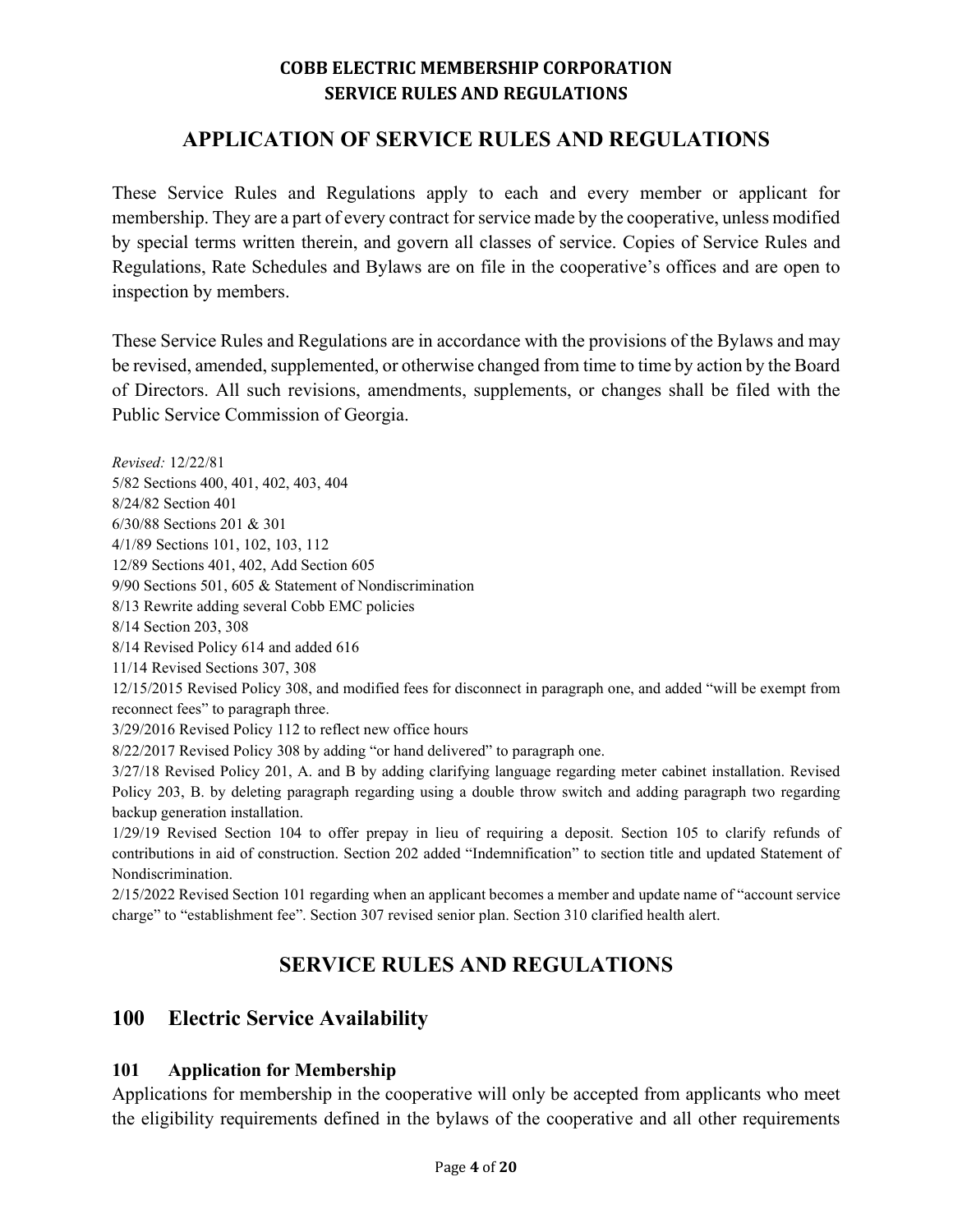listed in these Service Rules and Regulations. An application for membership must precede or accompany applications for electric service. All applicants must agree to accept and agree to be bound by conditions identified in the bylaws of the cooperative by either signing a written application for membership, agreeing to be bound by these conditions by phone or electronically, or in person when applying for service in the office of the cooperative. In lieu of receipt of a signed application for service, the applicant becomes a member of Cobb Electric Membership Corporation by receiving service and is therefore subject to the cooperative's bylaws and these Service Rules & Regulations. Applicants must also agree to pay the service establishment fee, additional service fee if applicable, a service security deposit if applicable, and any prior debts to the cooperative, and agree to purchase from the cooperative all electric energy according to the applicable rate schedules established by the Board of Directors. The service security deposit and the service establishment fee may be required to be paid before service is connected and any prior debts to the cooperative must be paid prior to connecting service. Upon termination of membership, any membership fee and any service security deposit will be refunded or applied against any unpaid balance owed the cooperative. All applicants will be mailed or emailed a welcome letter indicating where to view or how to obtain copies of the cooperative bylaws and these Service Rules and Regulations.

A member may have any number of service connections under one membership.

# **102 Service Establishment Fee**

The cooperative will furnish, without cost to the member, such metering equipment as is necessary to measure the electric service supplied in accordance with the requirements of the applicable rate schedule. The service establishment fee is \$30.00. This charge will also apply to transfers of service when service is discontinued at one location and connected at another location, and also when service is discontinued on a seasonal or temporary basis.

## **103 Temporary Service Fees**

A temporary service fee of \$50.00 will be required in connection with all temporary services requiring only a service drop. This charge will include the \$30.00 service establishment fee. A larger charge will be required for temporary services requiring more than a service drop. The amount will be determined on the basis of the cost involved and the anticipated revenue.

## **104 Service Security Deposits**

A service security deposit shall be collected as applicable for any service with respect to which the cooperative determines that such deposit is needed to assure payment of the power bill. In determining the need for service security deposits, and in fixing the amount of such deposits, the cooperative will give careful regard to the following factors:

- A. Type of service involved;
- B. Risk involved in a new business enterprise;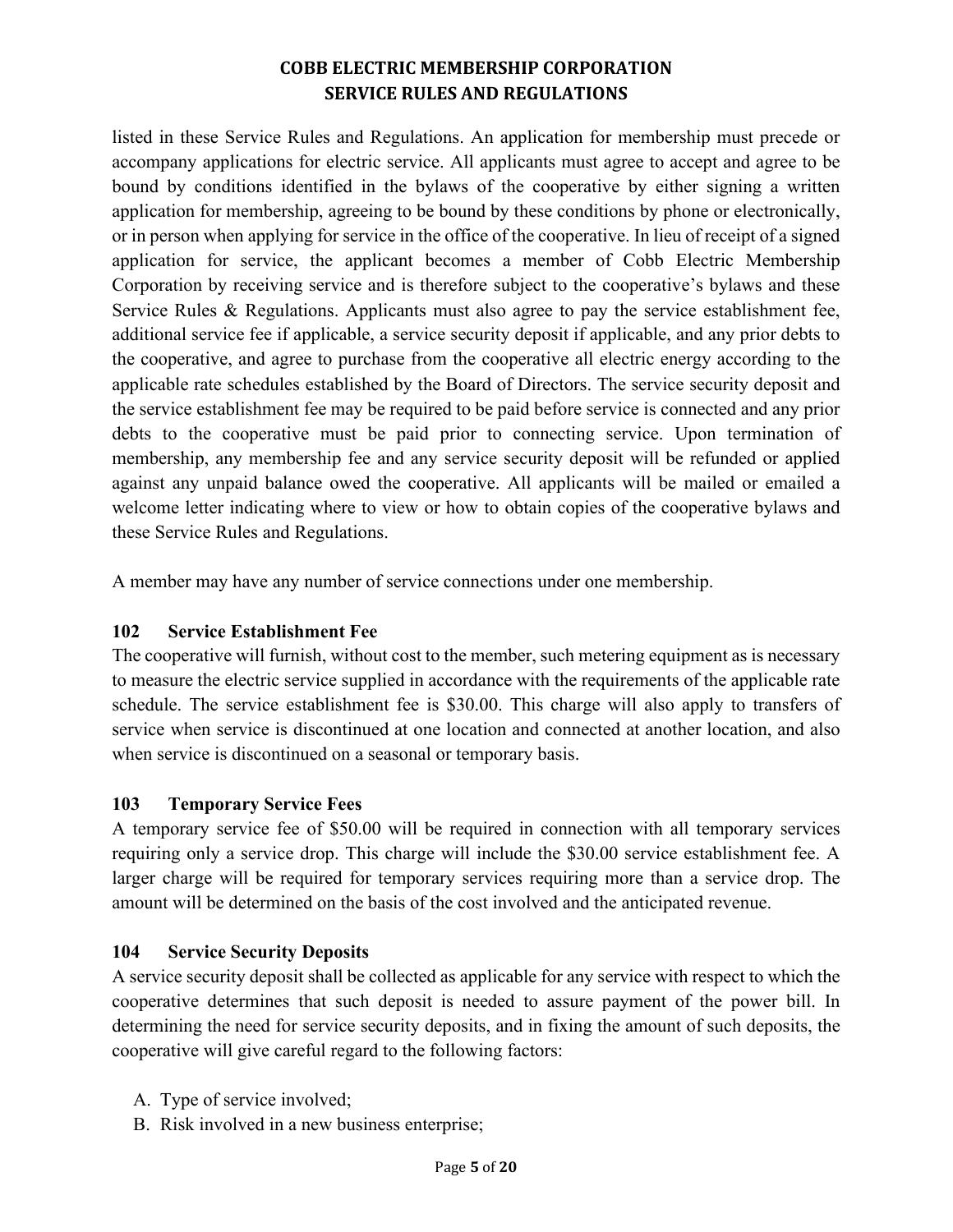- C. The reputation of the involved premises;
- D. The credit rating of the member;
- E. History of connects, disconnects, and reconnects at the involved premises or for the involved member; and
- F. Any other factor having a realistic bearing on the member's financial dependability.
- G. Based on the factors listed above, the cooperative may require that the member be billed under the prepay program in lieu of a deposit.

However, such deposit shall not ordinarily be more than the member's estimated power bill for two months' service, except when service is being furnished on the basis of a written contract, or when the cooperative determines that a higher amount is necessary due to some unusual circumstance. An additional deposit, sufficient to bring the total deposit up to three months average bill, may be required when a member's service has been discontinued for nonpayment.

A deposit shall be refunded, without interest:

A. as provided for in a written contract for service; or

B. upon such other conditions as may be established by the cooperative with respect to service risks of similar character. In any event, the deposit shall be refunded, without interest, upon termination of the service; less any amounts the member may then owe the cooperative.

## **105 Service Extension**

Service extension will be classified into one of the following defined classifications and service will be extended accordingly:

## *Overhead Service Extension*

## A. **Permanent Establishments**

This classification includes permanent residences, schools, public buildings, churches, commercial and industrial establishments, requiring electric service on a continuous basis.

## **Single phase**

Electric service facilities will be extended to establishments of this classification in any location within the service area of the cooperative upon request by the owner or occupant and the member or developer enters into a written contract with the cooperative and if applicable, pays a contribution in aid of construction to offset the cost of installing and maintaining overhead service. Cobb EMC in its sole discretion may return contributions for projects not yet commenced.

## **Three phase**

Service will be extended when economically feasible to such establishments and the member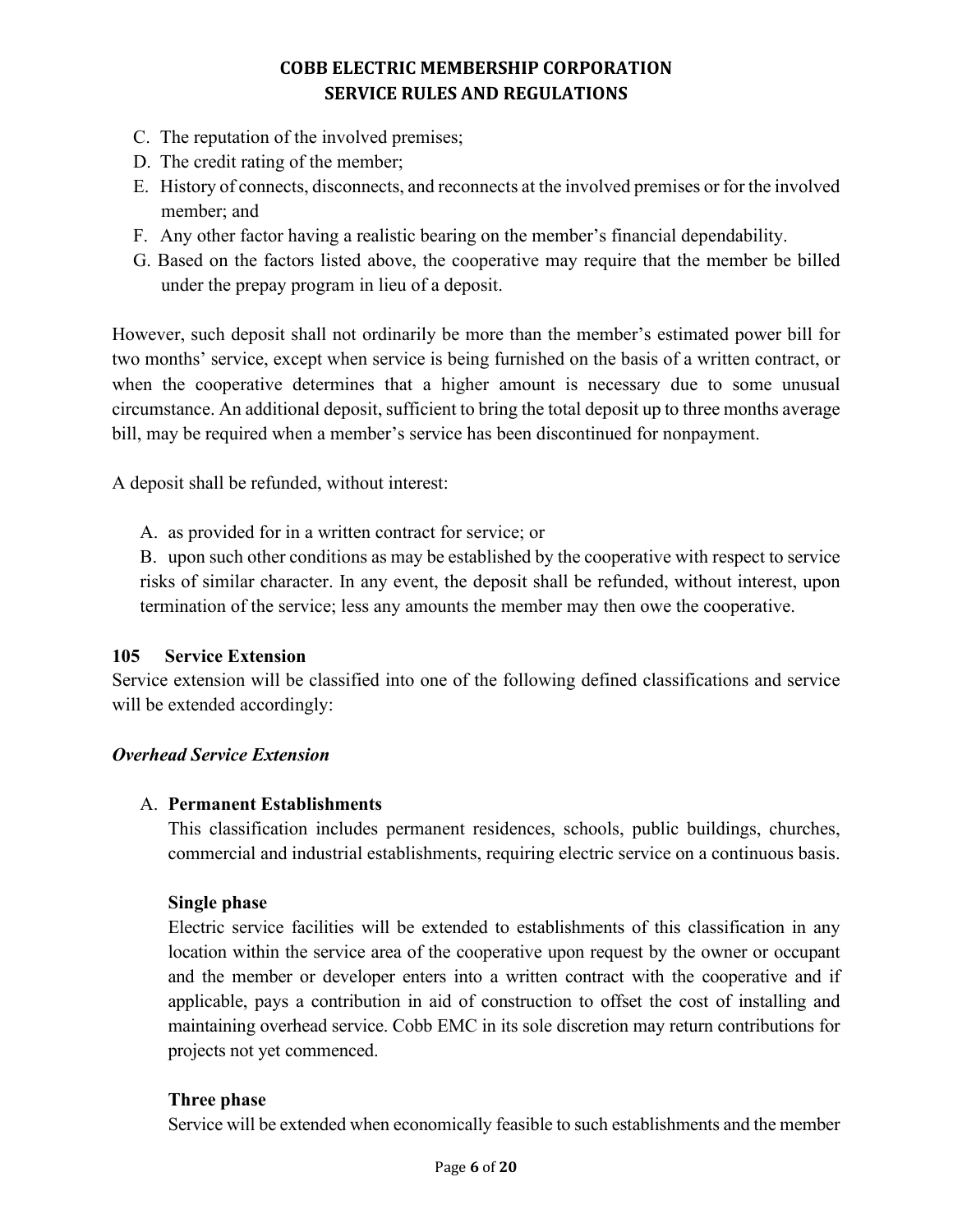or developer enters into a written contract with the cooperative and if applicable, pays a contribution in aid of construction to offset the cost of installing and maintaining overhead service. Cobb EMC in its sole discretion may return contributions for projects not yet commenced.

## B. **Construction Service**

Construction service, 120/240 volts, single phase, will be furnished for construction purposes relating to establishing permanent service under "A" above in accordance with the following:

- 1. construction service shall be located near the cooperative's designated point of permanent service attachment;
- 2. members applying for construction service will be required to furnish their own pole (a minimum of 16' long 4" x 4" pressure treated wood or pressure treated pole the top of which must be not less than 13' above ground level), meter loop and meter base. The member will be required to obtain their own inspection clearance for such installations.

## C. **Temporary Service.**

Temporary service will be furnished for services of short duration or transient nature in accordance with the existing rate schedules of the cooperative, except that the member shall pay in advance the total estimated cost of installation and removal of the service facilities, less salvage value of the material used. An advance deposit of the full amount of the estimated bill for service may be required.

# *Underground Service Extension*

Underground services are subject to special conditions and policies making it necessary to consult the cooperative before wiring or rewiring the premises. When underground service is supplied, the cooperative and the member will agree and designate the point at which the cooperative's underground lines will be connected to member's facilities.

Upon request, the cooperative will, as nearly as practical, install, own, and maintain underground facilities under the same conditions as it would overhead facilities provided the member or developer enters into a written contract with the cooperative and if applicable, pays a contribution in aid of construction to offset the cost of installing and maintaining underground service. In determining the amount of such contract, terrain, vegetation, accessibility, potential revenue, proximity of individual services, maintenance, operation and all other pertinent factors will be considered. All contributions are non-refundable. Cobb EMC in its sole discretion may return contributions for projects not yet commenced.

Except for primary distribution feeders, the cooperative will not install overhead distribution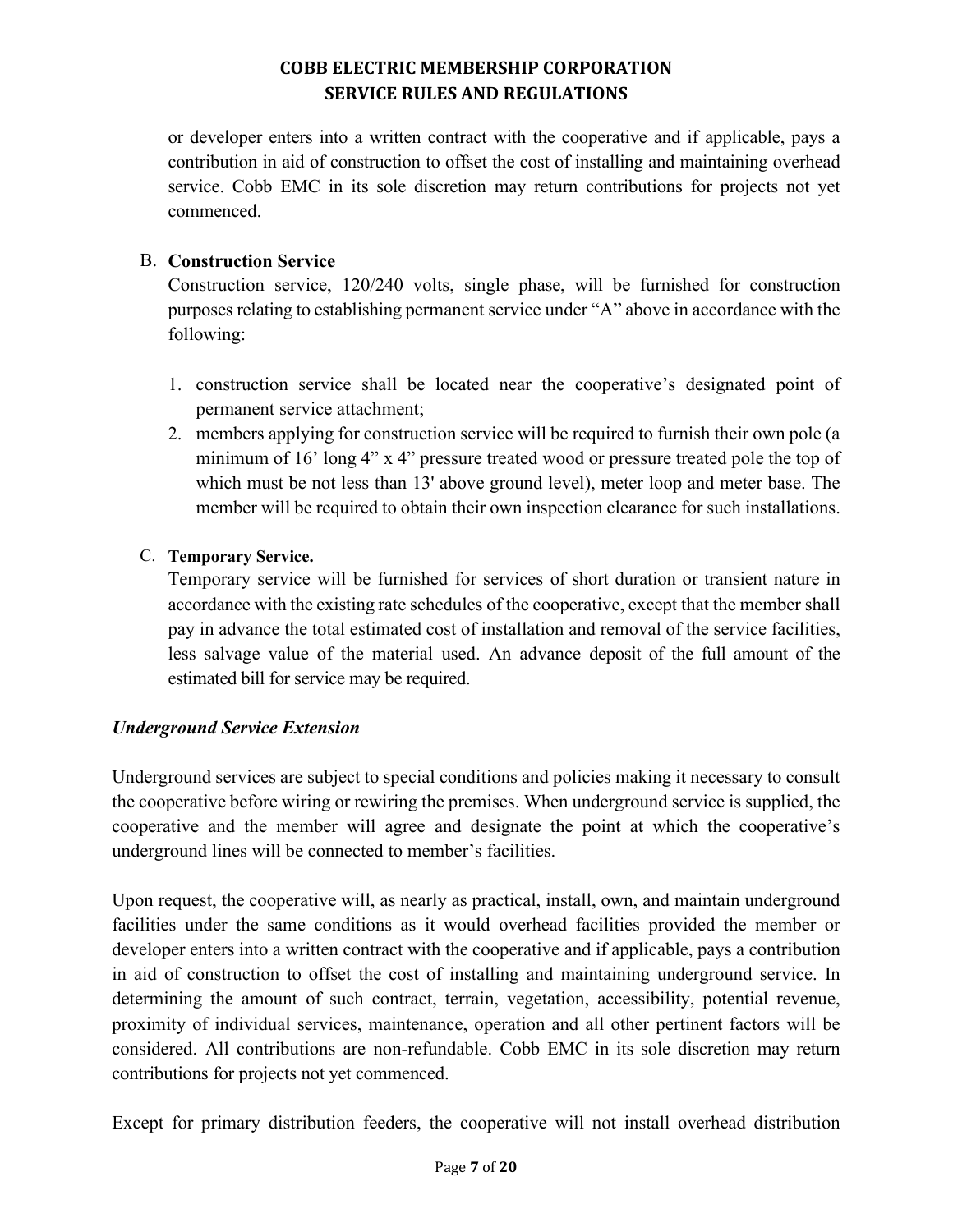facilities or replace underground facilities with overhead facilities, in an area served by an underground distribution system unless sound engineering practices dictate otherwise.

## A. **Permanent Establishments**

## **Single Phase Service**

The cooperative will furnish and install the transformer, transformer pad, primary cable, connectors, metering and secondary cable to the meter base, under the terms of the contract.

1. Upon request, existing secondary overhead services may be replaced with underground services provided the member enters into a written contract with the cooperative. In determining the amount of contribution to be included in such contract, the cost of installing the underground, removal of the overhead, value of existing overhead, and anticipated revenue will be considered.

## **Three Phase Service**

Upon request from an owner or developer, the cooperative will install underground service to commercial, industrial, public installations, and all other than residential, provided the member or developer enters into a written contract with the cooperative. In determining the amount of contribution to be included in such contract, the terrain, vegetation, accessibility, potential revenue, proximity of individual services, maintenance, operations and all other pertinent factors will be considered.

- 1. The cooperative will furnish and install the transformers, transformer pad, transformer enclosure, primary cable and terminators, connectors (including those for secondary), and metering.
- 2. The owner or developer will provide and install the duct for the primary cable from the pad to the origin of the underground run (when required), and all duct and cable for secondary service from the secondary terminals of the transformers to the service entrance equipment.
- 3. All work, by both parties, will be performed in accordance with specifications of the cooperative.

## **106 Service Extension Ownership**

All service extensions, service wire and connections, no matter who pays or contributes toward paying the cost thereof, are to be made by the cooperative and remain the property of the cooperative. The cooperative shall not be required to serve any member over a line built, owned, operated and maintained by the member or a third party.

1. All property of the cooperative placed in or upon the member's premises, used in supplying service to the member, is placed there under the member's protection.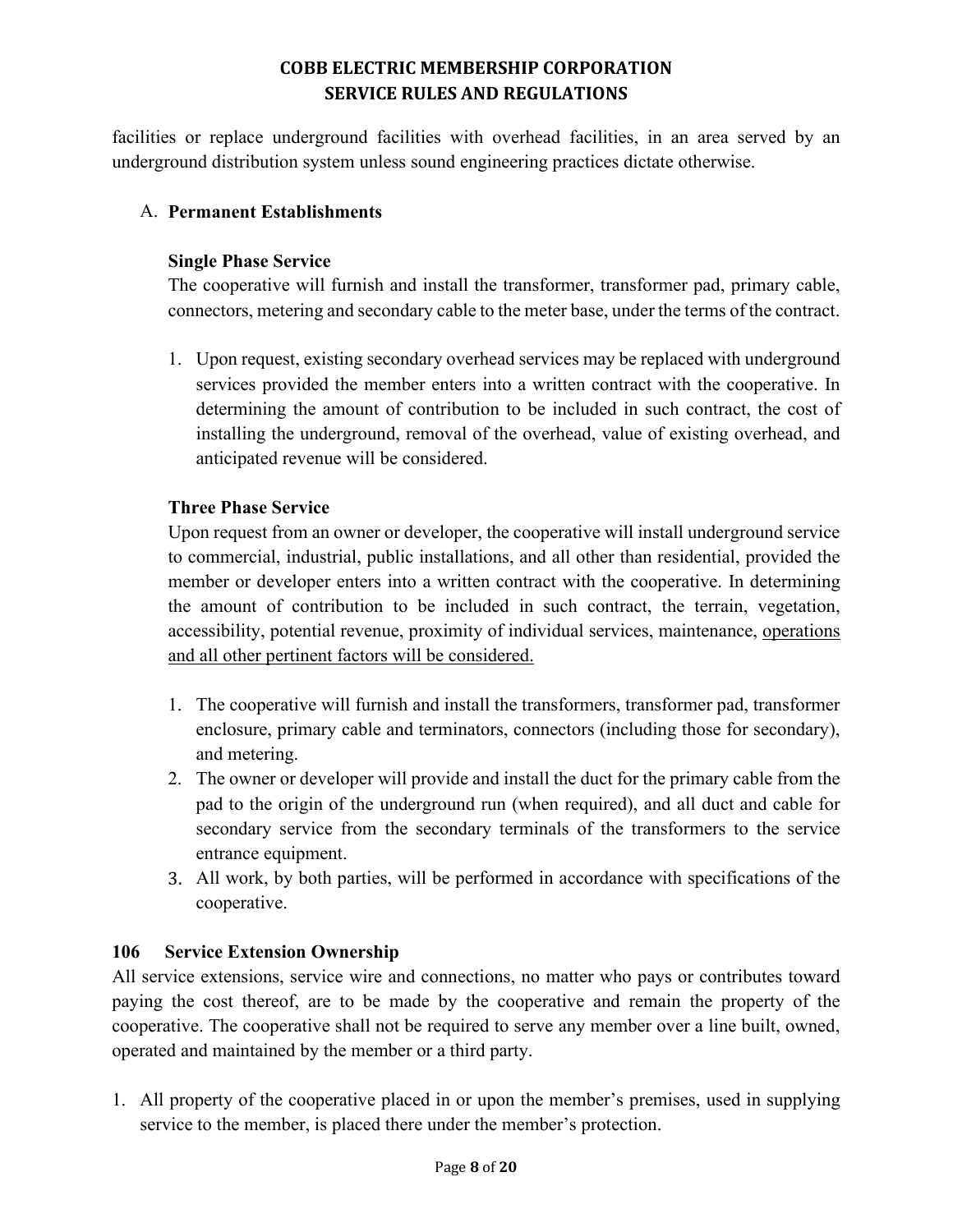- 2. The cooperative shall have access to such property at all times. The member shall not commit, cause, or permit any act that will, or may, result in damage to, or loss of, such property, or in the loss of life, or injury to any person, or the loss of, or damage to, any other property, in relation to such property.
- 3. The owner or developer will furnish, without cost to the cooperative, necessary easements and rights-of-way. The owner or developer will be required to have the rights-of-way and all streets, alleys, sidewalks and driveway entrances graded to final grade, and will have lot lines established, before construction of the electrical distribution system begins.
- 4. The type of construction and the location of said facilities will be at the option of the cooperative.
- 5. Should the owner or developer desire changes in location or type of construction, such installations will be made only upon the owner or developer paying to the cooperative the estimated additional cost incurred thereby.
- 6. The cooperative shall have the option of placing transformers above ground on pads of its specification and/or design, or underground, and in enclosures of its specification and/or design, as the cooperative in its sole discretion may determine to be practicable.
- 7. Shrubs, trees and grass sod requiring protection during the installation of the underground service will be the responsibility of the owner or developer, and the owner or developer will hold the cooperative and/or its subcontractors harmless against any claims for such damage. It will be the responsibility of the owner or developer to reseed and/or maintain the trench cover.

## **107 Retirement of Idle Services**

It shall be the policy of Cobb Electric Membership Corporation to retire idle services in cases where such service has not been active for twelve (12) consecutive months and when it is obvious that the dwelling to which it is attached is no longer habitable. Such retirements are at the sole discretion of Cobb EMC and shall be accomplished in a manner which will keep labor and transportation costs at a minimum. No service shall be retired when there is a possibility that such retirement will have an adverse effect on the territorial integrity of the cooperative.

## **108 Standard Supply Voltages**

One system of alternating current, 60 hertz, is supplied throughout the cooperative's system.

The voltage, number of phases and type of metering which will be supplied depend upon the cooperative's facilities available and upon the characteristic, size and location of the load to be served. Therefore, the member shall consult the cooperative before proceeding with the purchase or installation of wiring or equipment. To avoid misunderstanding, this information should be in writing. The standard secondary voltages described below are nominal and are subject to a plus or minus 10 percent variation:

Single-phase, 2 wire, 120 volts Single-phase, 3 wire, 120/240 volts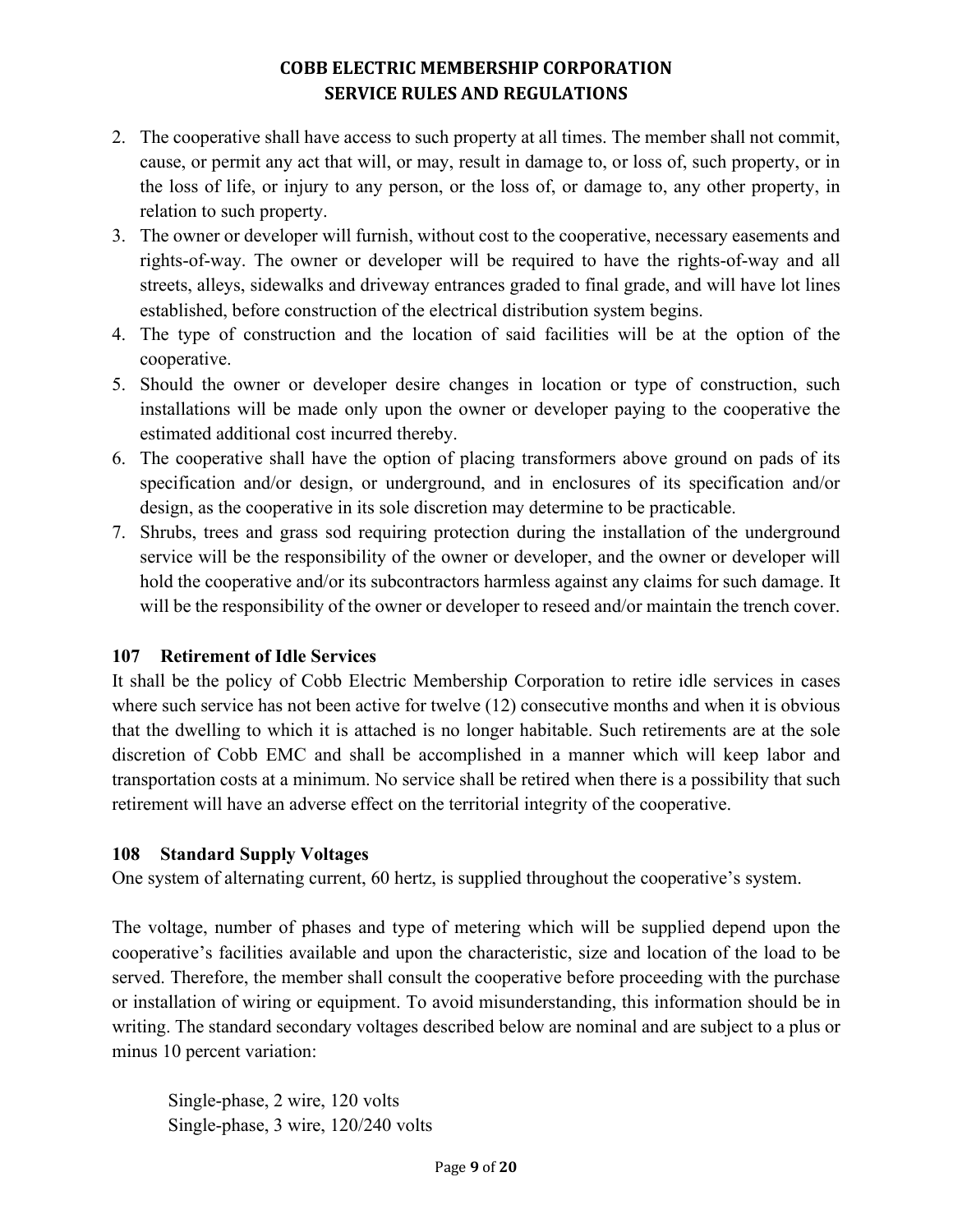Three-phase, 4 wire, 120/208 volts Three-phase, 4 wire, 120/240 volts Three-phase, 4 wire, 480 volts Three-phase, 4 wire, 277/480 volts

## **109 Service Interruptions**

The cooperative does not guarantee continuous and uninterrupted electric service and will not be liable for loss or damage to any member's equipment caused by any failure to supply electricity or by an interruption or reversal of the supply of electricity, if due to any cause beyond the reasonable control of the cooperative.

The member should notify the cooperative promptly of any defect in service or of any trouble or irregularity in the electric supply.

Whenever service is interrupted for work on lines or equipment, such work shall be done, as far as practicable, at a time that will cause the least inconvenience to the member. The member to be affected by such interruptions shall, if practicable, be notified in advance.

## **110 Standby Power**

No electric power sold by the cooperative shall be used as reserve or standby service, or in any way in conjunction with any other source of power, without the cooperative's prior written consent.

## **111 Resale of Power**

Members shall not directly, or indirectly, resell electric energy for any purpose, except in the case of rental facilities. Members shall not divert electric energy to other premises or use it for purposes other than those permitted by the bylaws, rules and regulations of the cooperative, and by state or local laws, rules and codes.

## **112 Office and Service Hours**

The cooperative's corporate office is located in Marietta, Georgia. The office is open for business between the hours of 8 a.m. and 5 p.m., Monday through Friday. The member care center may be reached by phone 7 a.m. to 6 p.m. Monday through Friday. Routine and regular service work shall be performed during the hours of 8 a.m. and 5 p.m., Monday through Friday only, except that no routine and regular service work will be performed on holidays observed during this period.

Service work for unusual conditions or circumstances may be arranged where necessary at other times upon request. All reconnections made at any time other than normal service hours, shall obligate the consumer for overtime labor costs involved, which will be covered through payment of a designated service charge. Emergency service work is performed 24 hours a day, seven days a week.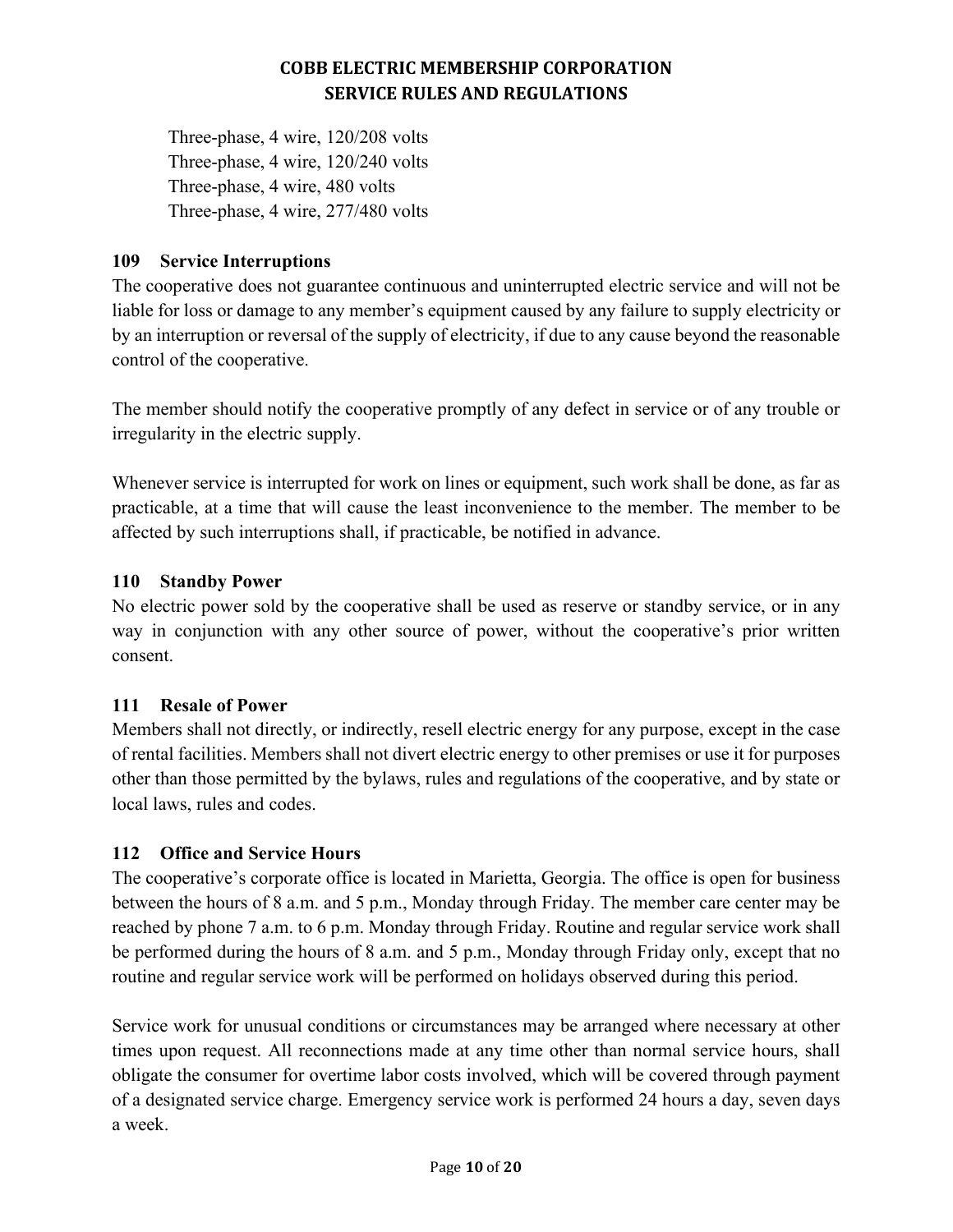The cooperative's general office can be reached at (770) 429-2100.

# **200 Service Connections, Member Wiring and Member Equipment**

#### **201 Service Connections**

## A. **Overhead Residential**

The cooperative will furnish and install the overhead service conductors from its pole to the weatherhead and will make the connections between the cooperative's conductors and the member's conductors (coming out of the weatherhead). The member is responsible for supplying and installing the meter cabinet and ensuring it is maintained in accordance with the National Electrical Code, the cooperative's requirements, and any state or local laws, codes or ordinances.

The weatherhead furnished by the member must be located at a point where the cooperative facilities can be constructed at reasonable cost and in accordance with sound engineering practices. The cooperative reserves the right to designate the location of the point where attachments and meters will be located.

The cooperative's responsibility for installation and/or maintenance of service facilities shall not extend beyond the point where the cooperative makes connections between its conductors and the member's conductors at the weatherhead.

#### B. **Underground Residential**

The cooperative will furnish and install the underground service conductors from the transformer to the top connections in the meter cabinet.

The member is responsible for supplying and installing the meter cabinet and ensuring it is kept maintained in accordance with the National Electrical Code, the cooperative's requirements, and any state or local laws, codes or ordinances.

The location of the meter cabinet must be at a point where the cooperative facilities can be constructed at reasonable cost, and in accordance with sound engineering practices.

The cooperative reserves the right to designate the location of the point where attachments and meters will be located.

The cooperative's responsibility for installation and/or maintenance of service facilities shall not extend beyond the point of its connection in the meter cabinet.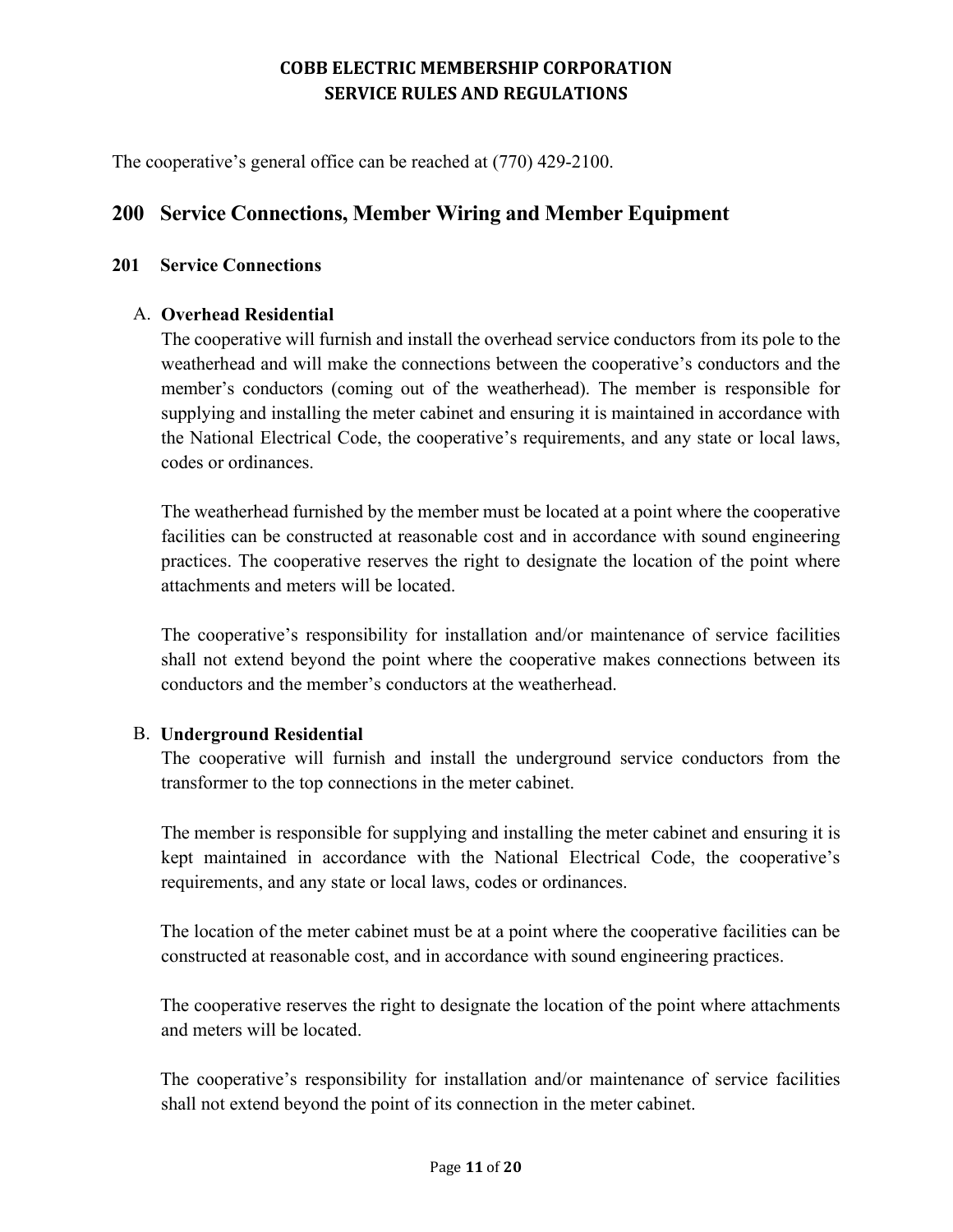## C. **General**

No more than one residence may be served through one meter, except that apartments and mobile home parks may be served through a central meter where the cost of utilities is included in the rent charged the occupants.

Should the member request, the cooperative may install facilities in excess of those provided for in this policy. The service facilities will be furnished on a direct cost, plus appropriate overhead charges. All service facilities and equipment constructed and installed by the cooperative shall remain the sole property of the cooperative and shall not become part of the property or premises to which said facilities are attached or on which said facilities are constructed.

# **202 Indemnification and General Wiring Requirements**

Each member shall cause all premises receiving electric service pursuant to their membership to become, and to remain, wired in accordance with the specifications of the National Electrical Code, the cooperative, any applicable state authority, and in accordance with the limitations of municipal and/or county authorities having jurisdiction. Each member shall be responsible for, and shall indemnify the cooperative, and any other person, against death, injury, loss or damage resulting from any defect in, or improper use or maintenance of, such premises and all wiring and apparatus connected thereto or used thereon. In no event shall the responsibility of the cooperative extend beyond the point at which its service wires are attached to the meter loop provided for measuring electricity used on such premises.

# **203 Member Equipment**

A. **Electric Motors.** The cooperative should always be consulted on motor installations. The maximum permissible size depends upon the member's location on the distribution system and the capacity of the circuit.

It is the characteristic of most electric motors to draw a heavy momentary current when starting, resulting, in many cases, in variation of the voltages supplied to the other members who receive service from the same circuits or transformer. It is, therefore, necessary that the cooperative limit the amount of starting current, which may be drawn by a motor.

All motors should be provided with devices that will protect the motor against overload or short circuit. All three phase motors shall have overload devices on each of the three phase wires to insure proper protection for the motor. Motors that cannot be safely subjected to full voltage at starting should be provided with a device to insure that, on the failure of the supply voltage, the motor will be disconnected from the line.

The direction of phase rotation and the continuity of all three-phase current are guarded with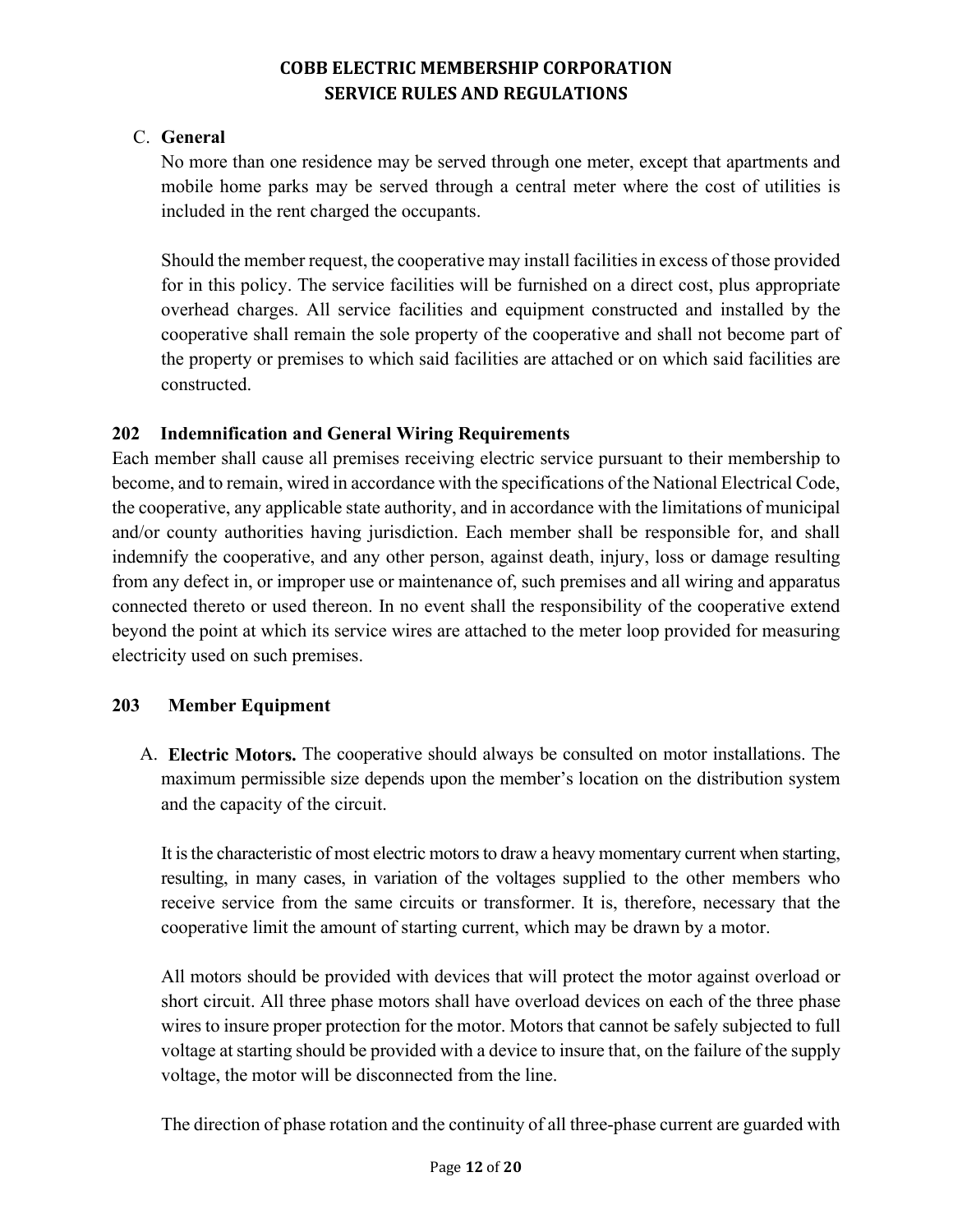great care, but the cooperative cannot guarantee against accidental or temporary change of phase; therefore, motors or other apparatus requiring unchanged phase rotation and continuity of three-phase supply shall be equipped with suitable protection against such reversal or phase failure.

## B. **Electric Generators**

Where auxiliary or standby service is installed by the member to provide emergency power, parallel operation of the member's generating equipment with the cooperative's system will not be allowed, except in cases of prior approval of the cooperative's Engineering Department.

Any backup generator installation shall be wired in accordance with the specifications of the National Electric Code (NEC) and be permitted/inspected with the authority having jurisdiction. Such systems shall utilize transfer equipment that is suitable for the intended use and prevent power from being fed back into the main line that could result in injury to the public or cooperative workers.

## C. **Distributed Generation**

Where distributed generation, including steam turbine, internal combustion engines, hydroelectric, windmills and photovoltaic panels (PV) is installed by a member, the member must complete and comply with Cobb EMC Distributed Generation Facility Interconnection Agreement.

# D. **Electric Welders and Miscellaneous Devices**

Members desiring to operate electric welders or other devices with high inrush or fluctuating currents must supply the cooperative with information regarding the electrical characteristics of the equipment.

Service will not be allowed to equipment which adversely affects the cooperative's equipment or the service to other members. The cooperative must be consulted before the purchase or installation of the equipment.

## E. **Member Responsibility for Protective Devices**

All protective devices required by these regulations shall be provided by the member and at the member's sole expense.

## **204 Power Factor Corrections**

The maintenance of high power factor is of primary importance in the economic operations and maintenance of the distribution system. Under-loaded motors contribute largely to the creation of low power factor unfavorable to both the cooperative and the member.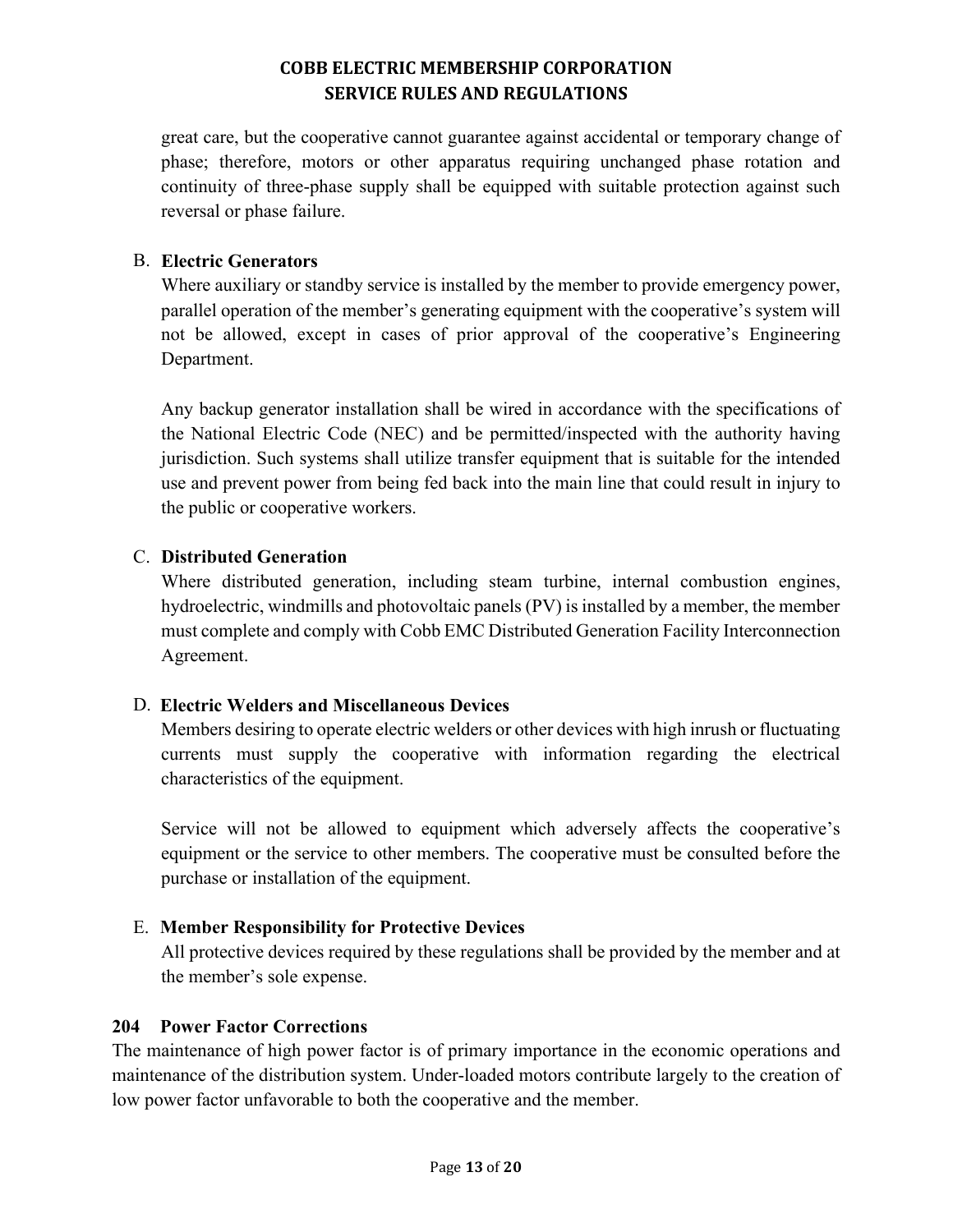Where the overall power factor of the member's load is less than 85 percent lagging, the cooperative may require the member to install at the member's own expense, the equipment to correct the power factor. The cooperative reserves the right to measure the power factor at any time.

## **205 Multi-Phase Service**

When multi-phase service is furnished, the member will, at all times, maintain a reasonable balance of load between the phases.

# **300 Metering, Billing, Disconnections**

## **301 Electric Meters**

## A. **Residential Accounts**

All electric meters shall be installed on an exterior surface in an appropriate meter base approximately at eye level, and in no case more than six (6) feet nor less than two and one half (2 1/2) feet above finished grade at a point designated by a representative of the cooperative. The meters must be readily accessible to Cobb EMC personnel or authorized contractors, plainly visible and not obstructed by shrubs, fences or other structures. Gate keys must be provided or a Cobb EMC lock incorporated when feasible. In cases of remodeling by member where meter will be enclosed, the member will bear the expense of relocating the meter to an exterior wall. Members will be asked to restrain their animals, if necessary, in order to gain safe access to the meter.

The cooperative will furnish such metering equipment as is necessary to measure the electric service, supplied in accordance with the applicable rate schedule. For large single-phase installations of over 200 amps capacity, and for three phase installations, the cooperative shall specify the type of metering equipment required before installation of same. In case of new line construction requiring the relocation of the meter, said relocation shall be at the expense of the cooperative. If the meter location does not meet these accessibility and visibility requirements, service may be terminated until satisfactory changes have been made after written notification has been provided to the member. Such termination of service must be approved by the Chief Executive Officer.

# B. **Commercial Accounts**

Meters may be installed in an appropriate meter room, approximately at eye level, provided the cooperative is given reasonable access at all times including keys to access the meter location or allowing use of a Cobb EMC lock when applicable.

## **302 Meter Reading**

Meters will be remotely read through Cobb EMC's Advanced Metering Infrastructure (AMI), or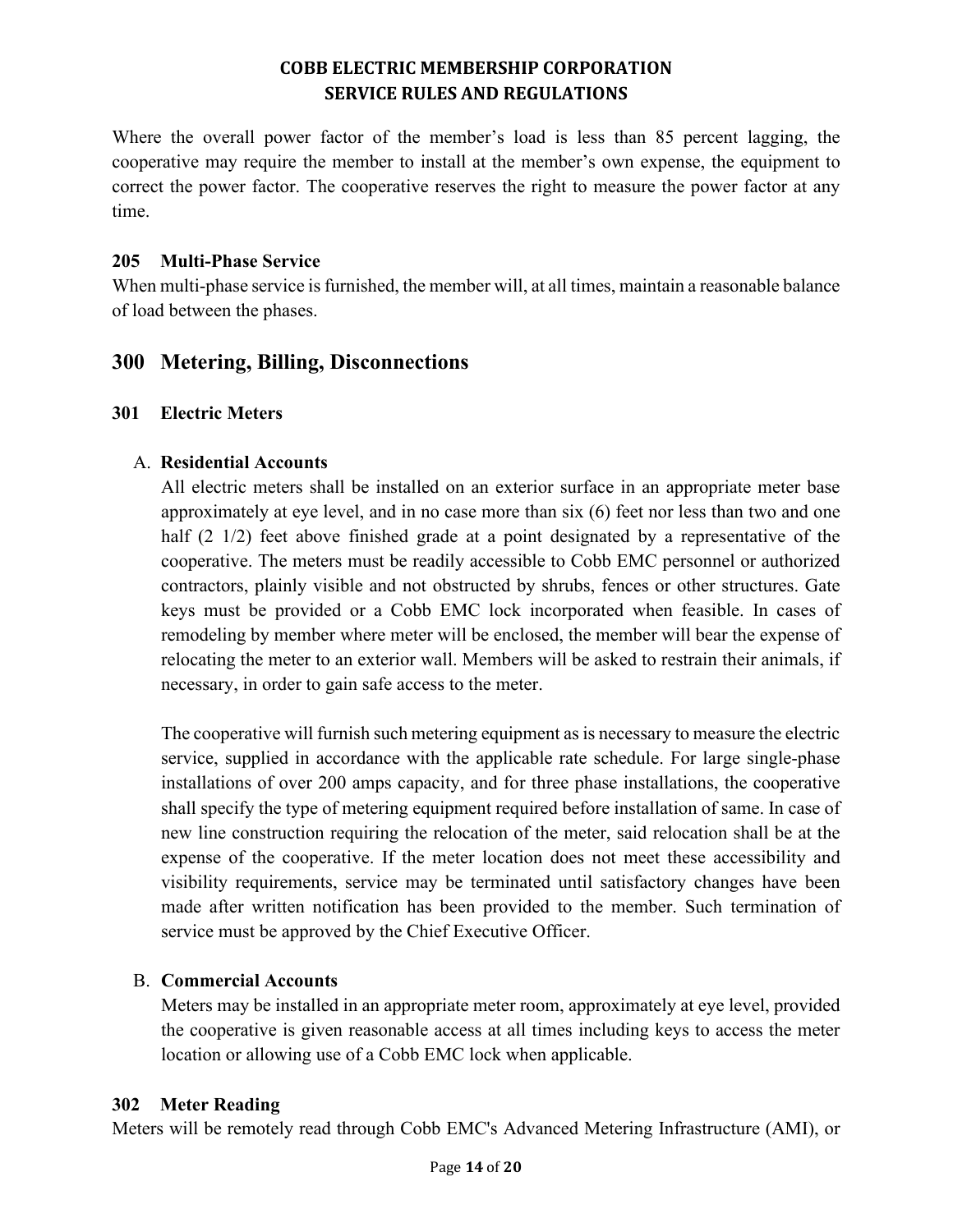manually if necessary. If the member refuses installation of an AMI meter, a fee of \$20.00 will be charged each month to cover the cost associated with manual reads and processing of manual reads. If for some reason the meter reader cannot gain access to the meter, the meter reading and corresponding usage for the month will be estimated based on the member's previous usage. Since meter readings are continuous from reading to reading, any error in such estimate will automatically be corrected in the next subsequent period when the meter is actually read.

## **303 Incorrect Reading of Meter**

Corrections shall be made whenever meters are incorrectly read. The correct reading shall be ascertained whenever possible, and the bills will be recalculated as nearly as possible to reflect the correct usage.

## **304 Failure of Meter to Register Correctly**

If a meter fails to register correctly, the member will be billed on the estimated energy use, which will be based on the previous use of the premise. Consideration will be given to either energy use in months immediately preceding, energy use in similar periods of other years, comparative uses and sizes of connected loads, or other relevant facts.

## **305 Meter Tests**

The cooperative may test meters for members upon request at a fee of \$50.00 to help defray the cost of this service. If the meter, upon testing, is found to be more than two percent  $(+)$  or  $-)$  in error, the member's bill for the three previous months will be adjusted and the fee will be refunded or credited to the member's account for electric service.

# **306 Separate Meter for Each Residential Service**

A separate meter shall be used at each separate premise for measuring electric service to each residential member except for apartments and mobile home parks that are presently served through a central meter where the cost of the utilities is reflected in the rent charged the occupants. Meter readings will not be consolidated for the same member at different premises, or for several members on the same or different premises.

Each metered service shall be billed at the prescribed service schedule and service supplied through more than one meter, at the same or different locations, shall not be combined and billed under one service schedule.

# **307 Billing Period, Payment of Bills, and Prepay**

Electric bills will be rendered monthly in cycles according to the service areas or types of service.

Except for members grandfathered into the seniors exemption prior to June 18, 2021, past due balances will be subject to a late payment charge of \$10 or 1.5% whichever is greater.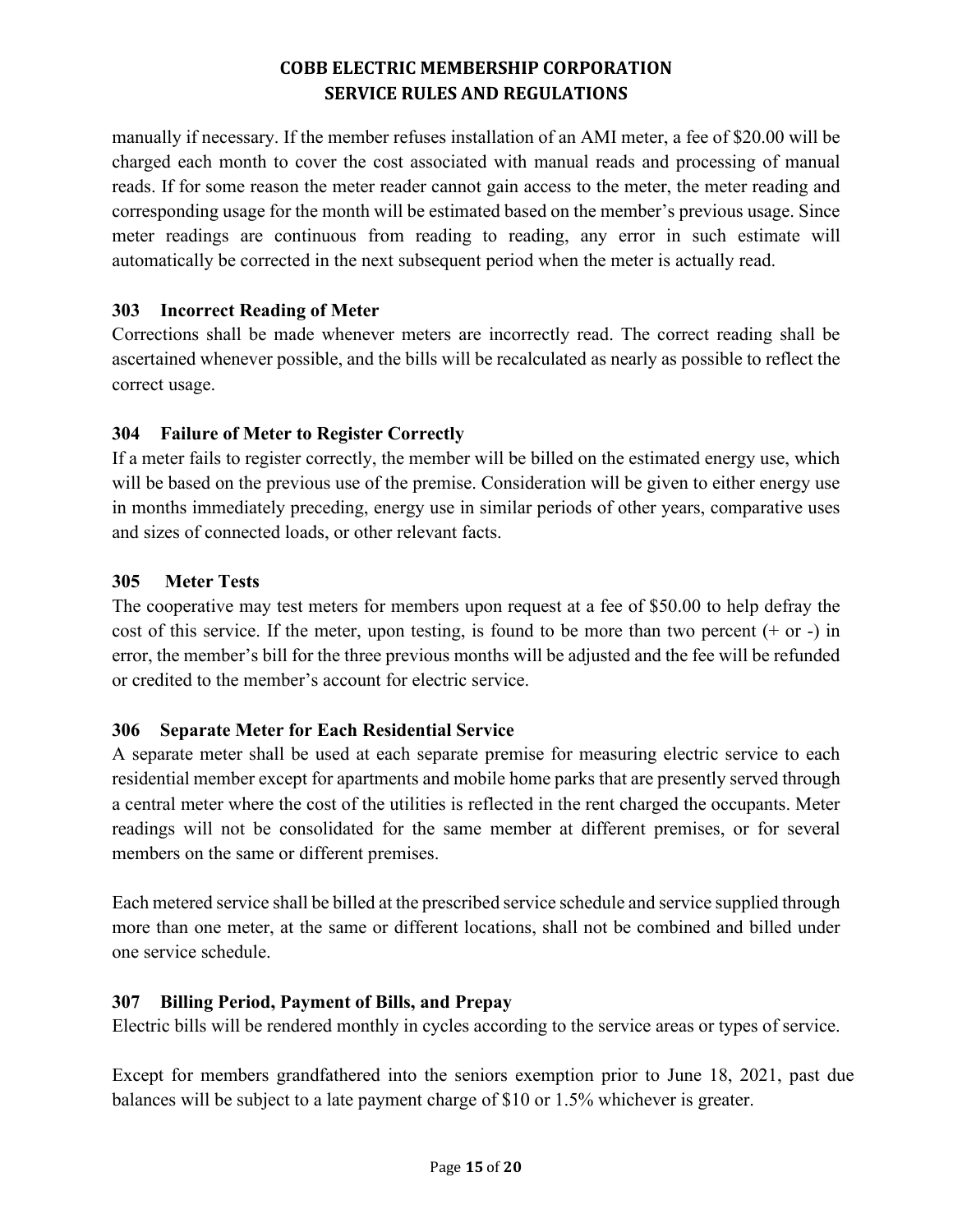Members not required to be billed under the prepay program will be given the option to be billed under the prepay program and must sign an agreement which will include the terms and conditions of the prepay program.

## **308 Disconnect for Delinquent Amounts**

When the past due balance is greater than 45 days old, the account will be handled for collection of the total past due balance and disconnected, if not paid. At least two notices to the member will be attempted prior to disconnection. The first notice will be printed on the bill, and a second notice will be mailed, or hand delivered to the billing address shown on the member's account. When an account that has been disconnected for delinquent amounts is reconnected, a \$40.00 reconnect fee will be applied to the member's account. For services in which it is necessary for any reason to send a crew to reconnect service anywhere other than the meter, the applicable fee will be \$300.00 for reconnect. Before reconnecting any service that has been disconnected for delinquent amounts, a security deposit or additional security deposit will be required up to the maximum allowed in these Service Rules and Regulations.

If a check is returned for any reason or if a payment arrangement is breached, and the account debt is past due to the point of being eligible for disconnect, the service may be disconnected immediately without notice. Cobb EMC may, at its discretion, deposit checks for a second time that were returned for insufficient funds. Checks are not acceptable to cover returned checks. The account may be placed on a "no check" status. A service charge of \$25.00 will be applied to a member's account when a check is returned unpaid by the bank. If service is disconnected due to a returned check or breached payment arrangement, disconnect and reconnect charges will be applied.

Members billed under any prepay program will be subject to the billing, notices and disconnects applicable under the terms and conditions of the prepay program and will be exempt from reconnect fees as shown in this section. When any residential account has been disconnected for delinquent amounts more than twice in a twelve-month period, the cooperative may require all balances to be paid in full and the account to be placed on the prepay program before service is restored.

Any accounts that are left unpaid for more than 30 days may be reported to credit agency (ies).

Where a member has two or more accounts, any undesignated payment received shall be deemed to be paid on a pro rata basis for all accounts, notwithstanding the fact that the cooperative maintains its records for accounts separately.

The cooperative will not be responsible for bills, notices or payments lost in the mail.

## **309 Other Reasons for Disconnection**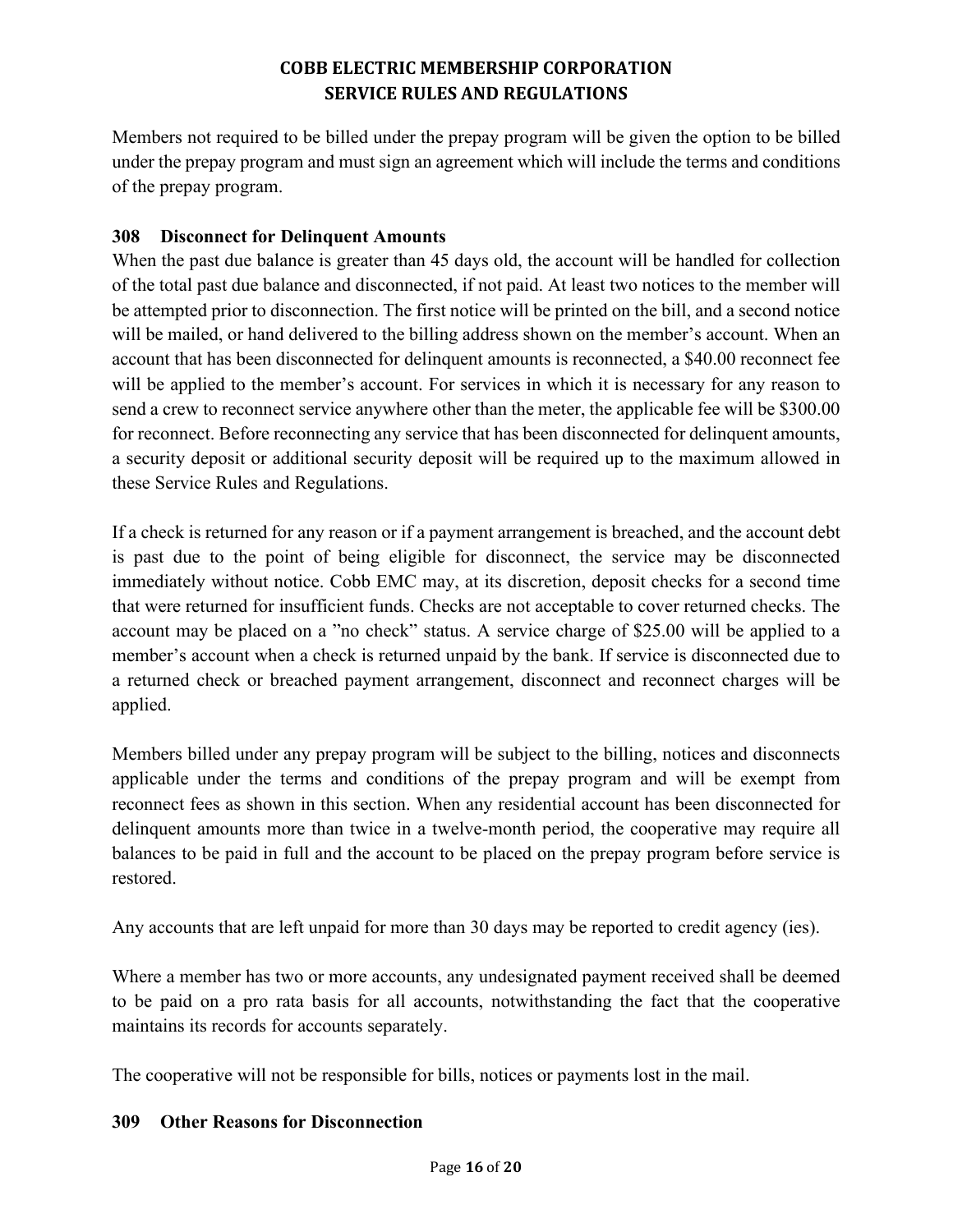- A. Cobb EMC reserves the right to disconnect electric service to any member immediately, and without notice, for any of the following reasons:
	- 1. Fraudulent representation as to the use of electric service;
	- 2. Discovery of a condition determined by the cooperative to be hazardous;
	- 3. Repairs or emergency operations;
	- 4. Unavoidable shortage or interruptions in the cooperative's source of supply;
	- 5. Whenever such action is necessary to protect the cooperative from fraud or abuse;
	- 6. Upon cancellation of contract and vacating of premises by the member;
	- 7. Abuse or tampering with service wires, connections, meters, seals, or any other facilities belonging to cooperative;
	- 8. Diversion of electric current or any unauthorized electrical connection;
	- 9. The use of equipment which adversely affects Cobb EMC's service to its other members.

B. In addition, Cobb EMC reserves the right to discontinue service with reasonable notice for any of the following reasons:

- 1. Violation of and/or non-compliance with any applicable state or other local laws, regulations and/or codes pertaining to electric service;
- 2. For non-compliance with bylaws and/or rules and regulations of the cooperative.

Electric service disconnected for any of the above reasons will be reconnected upon correction of infractions under same conditions as if member had requested disconnection.

## **310 Extension of Credit**

The cooperative may deviate from its policy on Disconnection of Service or notification to credit agency(s) for delinquent bills only in accordance with the following standards:

- A. When satisfactory arrangements have been made to pay the past due balance along with any current balances, provided that no previous payment arrangements have been broken within the preceding six months; or
- B. When the member involved establishes, to the satisfaction of the cooperative, that the member's failure to pay the bill has resulted from some mistake on the cooperative's part or some mistake for which the member was not responsible; or
- C. When disconnecting service might pose immediate danger to the member or other persons due to illness, provided that the cooperative has been given the required health alert documentation and it is kept current, the cooperative will provide at least seven days notice of disconnection; or
- D. When the household is immediately and directly affected by a death, provided the cooperative has been provided this information.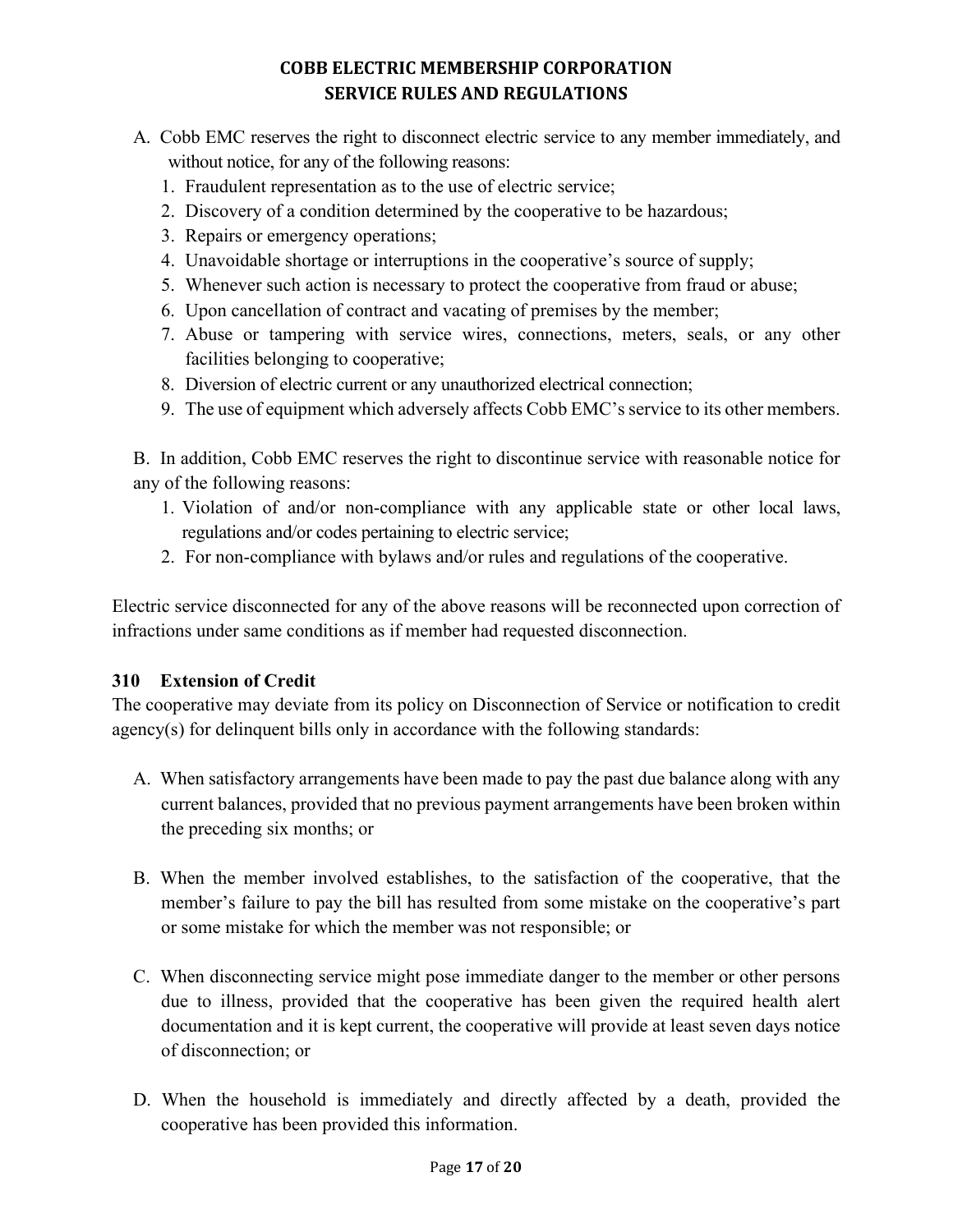# **311 Tampering with Meters and Other Property of the Cooperative & Power Diversion**

It shall be the policy of the Board of Directors of the Cobb Electric Membership Corporation to vigorously investigate any and all indications where any person(s) may have attempted to defraud the cooperative by means of electric power diversion or by tampering with meters and/or other equipment or property of the cooperative. In such cases, investigation shall be made immediately; and if substantial evidence exists that any person(s) have attempted fraudulent activity, tampered with, or destroyed the meter and/or other equipment or property of the cooperative in any manner, the service to that member shall be immediately disconnected. Charges shall be preferred against said person(s) and if the person(s) is a member, the member may be expelled from membership in the cooperative.

An estimate will be made of the amount of revenue lost by such fraudulent activity or damage to equipment and billed to the member or person(s) responsible.

A service charge, sufficient to cover the cost of investigation and full replacement cost of damaged equipment, including all associated labor and overhead, will be charged to the party deemed responsible for this activity. This charge will also be applied for investigations of cut seals. Exception will only be made when a seal has been cut by emergency response personnel or when a licensed electrician has been given permission by the cooperative to cut a meter seal.

Information gathered in the investigation may be turned over to the legal authorities of the county where the offense was committed, and charges will be preferred against the said party in order that prosecution may follow. If a violation of the Federal Code is evident, the United States District Attorney shall be notified of the said alleged offense.

# **400 Easements, Right of Access and Cooperative Property**

# **401 Member to Grant Easements to Cooperative**

Each member shall, upon being requested to do so by the cooperative, execute and deliver to the cooperative, grants of easement or rights of way, without cost or charge, over, on, and under such lands owned by the member and in accordance with such reasonable terms and conditions, as the cooperative shall require, for the furnishing of electric service to him, or other members or for the construction, operation, maintenance or relocation of the cooperative's electric facilities.

## **402 Right of Access**

Cooperative's identified employees or contractors shall have the right of access to members' premises at all reasonable times for the purpose of maintaining right of way, reading meters, testing, repairing, removing, maintaining or exchanging any or all equipment and facilities which are the property of the cooperative and at all times in the event of an emergency such as service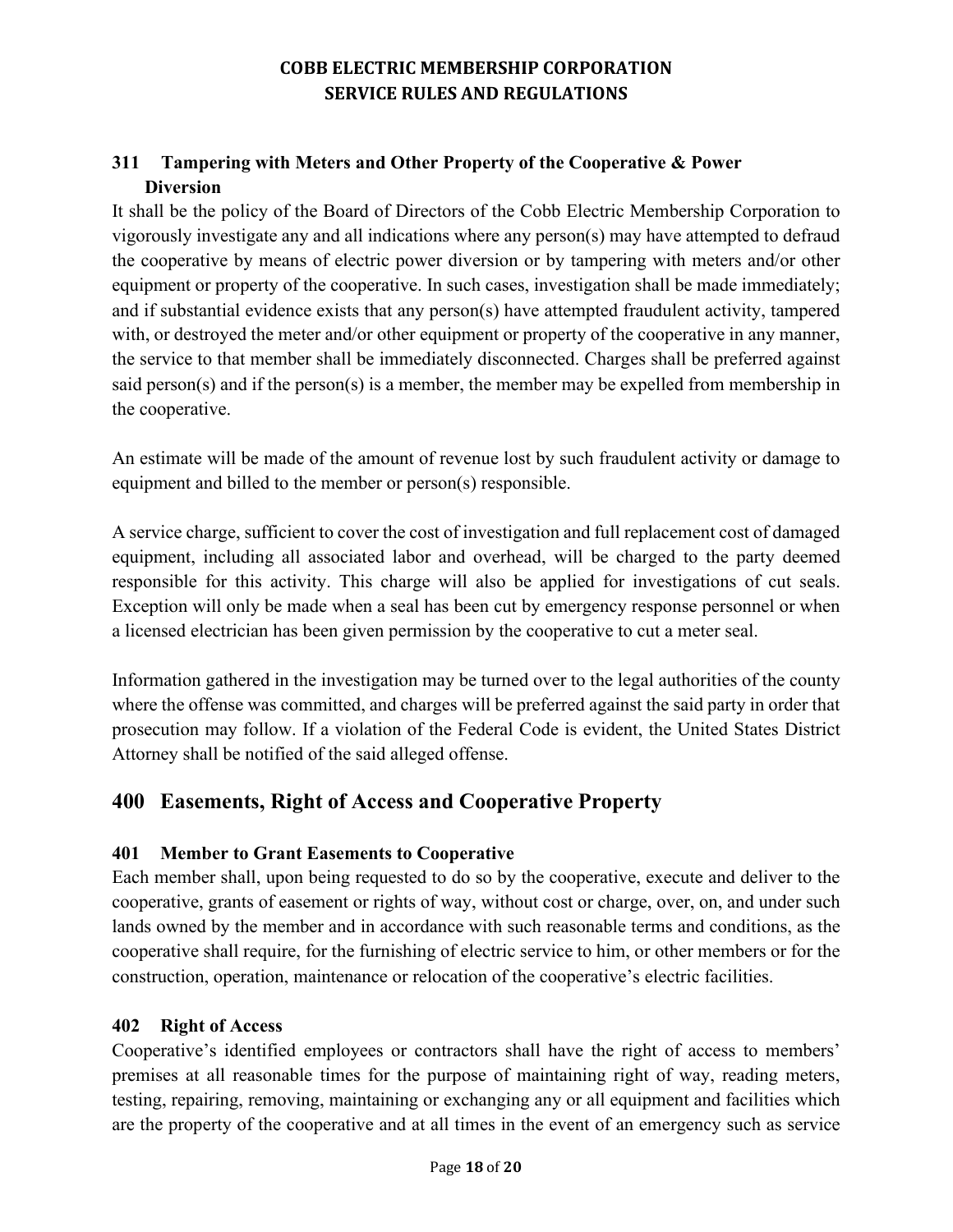interruptions.

## **403 Cooperative Property**

All meters, service connections, and other equipment furnished by the cooperative shall be, and remain, the property of the cooperative.

The member shall exercise proper care to protect the property of the cooperative on the member's premises and, in the event of loss or damage to the cooperative's property arising from neglect of the member to care for same, the cost of necessary repairs or replacement shall be paid by the member.

# **500 Miscellaneous**

## **501 Scheduled Outages**

Although the greater part of the cooperative's line maintenance and repair work is done with lines energized, there exist requirements for outages due to some work on lines. Such work shall be done, as far as possible, at a time which will cause the least inconvenience to the members. The members to be affected by such interruptions shall, if practicable, be notified in advance.

## **502 Line and Facilities Relocation**

In the event the location of the cooperative's lines and facilities interfere with the use of the property on which they are located, the cooperative will, upon the request of the property owner, reasonably relocate such lines and facilities, if the member agrees to pay the actual cost involved, except in instances where it would be to the advantage of the cooperative to make such relocation.

## **503 No Prejudice of Rights**

The failure by the cooperative to enforce any of the terms of these Service Rules and Regulations shall not be deemed as a waiver of the cooperative's right to do so.

# **504 General Conditions for Member Withdrawal**

A member may voluntarily withdraw in good standing from membership upon compliance with the generally applicable conditions set forth following: payment of any and all amounts due the cooperative, and cessation of any non-compliance with membership obligations, all as of the effective date of withdrawal; and either

- 1. Removal to other premises not furnished service by the cooperative; or
- 2. Ceasing to use any central station electric service whatever at any of the premises to which such service has been furnished by the cooperative pursuant to the membership.

Upon such withdrawal, the member shall be entitled to refund of the membership fee and any service security deposit then held by the cooperative.

# **STATEMENT OF NONDISCRIMINATION**